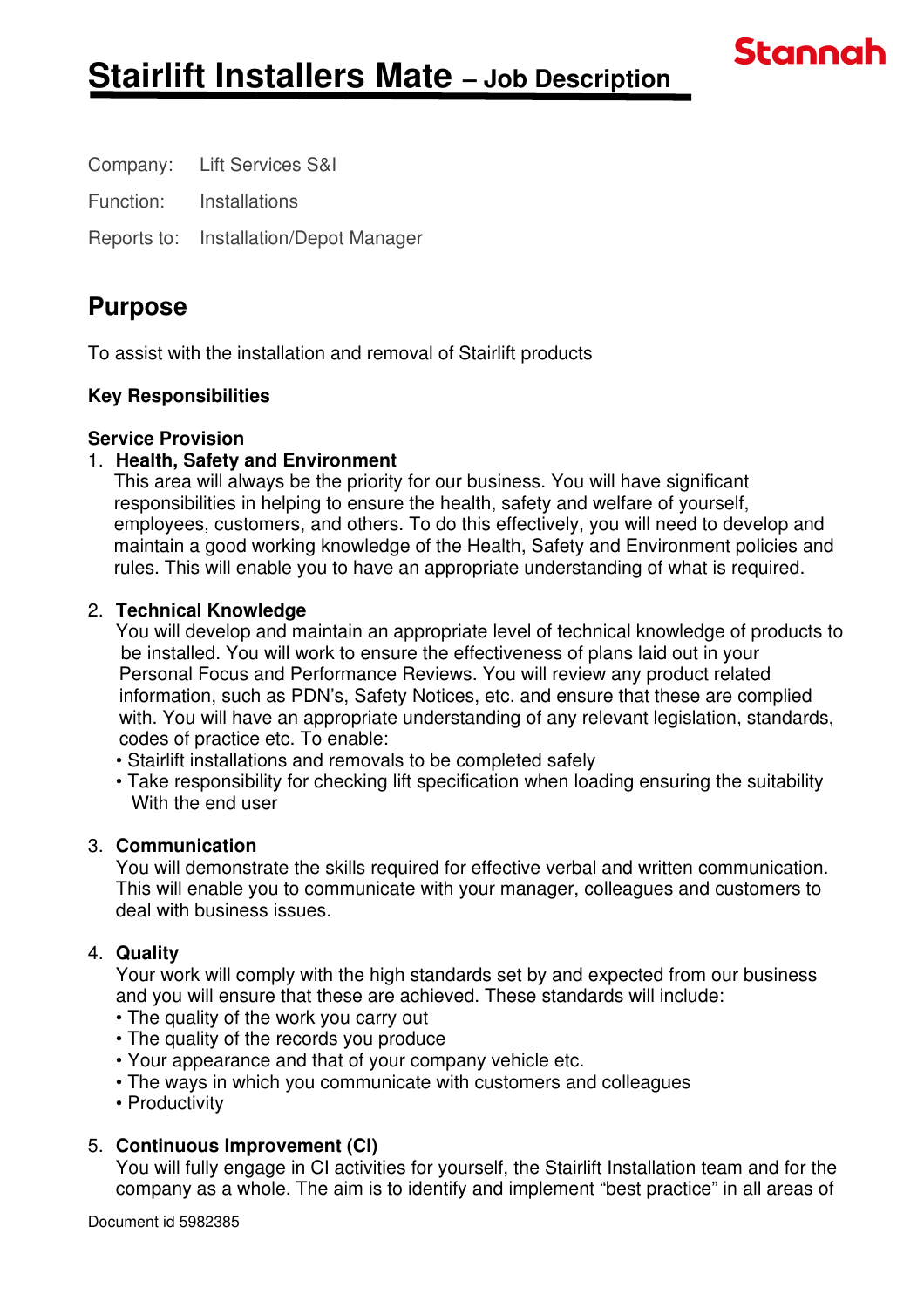# **Stairlift Installers Mate – Job Description**

our operations. To do this you are required to develop the necessary knowledge and skills in CI - you will also need to challenge current practice, always looking for more effective and efficient ways to do things:

- Identifying ways to improve performance
- Providing feedback of completed installations to identify any improvement issues
- Reflecting on your own performance to identify development needs

#### 6. **Team Liaison**

The Stairlift Team has a diverse range of activities and capabilities and you are an important member of this team. You will work with colleagues in other areas of the team in a constructive manner that helps to foster good and productive working relationships. You will contribute to the development and implementation of your BAP/ LAP.

- 7. **Planning** Ensure you are aware of your scheduled work and loading / unloading arrangements. Check and liaise with customers prior to installation to:
	- Inform of arrival times
	- Check all sub contract work completed
	- Check any control measures listed on risk assessments are in place

#### 8. **Customer Service**

You will deliver an exceptional level of customer service. As a minimum, we will meet our contractual obligations as a high-quality service provider. However, the aim is for our customers to be delighted with the service they receive. You will lead by example in taking ownership of customer service issues ensuring that:

- We fully and effectively communicate with customers with service issues
- Others in the business are kept informed of these issues as appropriate
- Problems are escalated where this will help resolve them
- Issues are fully resolved to the satisfaction of the customer
- Suitable records are maintained
- Where appropriate, actions are taken to prevent a repeat occurrence of issues

#### 9. **Environment**

Ensure the safe disposal / storage of:

- Packaging
- Removed lifts
- Lift components
- Consumables

#### 10. **General**

 Ensure during installation and handover the end user remains our priority Ensure paperwork completed correctly and on time

 Ensure company vehicle is serviced at required intervals and defects rectified Ensure the company Health, Safety and Environment procedures and policies are adhered to

This list is not exhaustive and the jobholder will be expected to undertake any duties within their capacity to meet the needs of the business and/or the Installers Mate function.